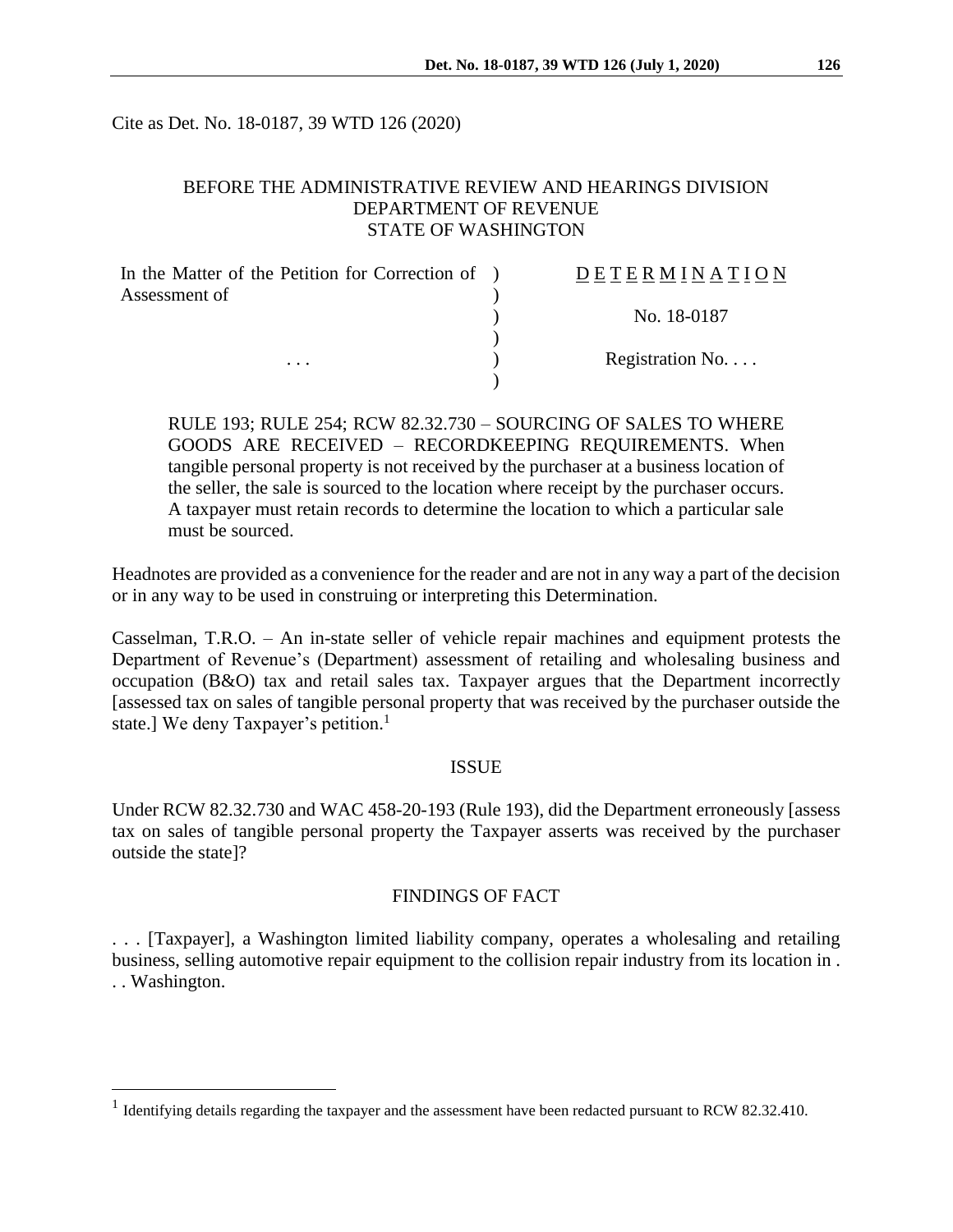In 2017, the Department's Audit Division (Audit) commenced a review of Taxpayer's books and records for the period of January 1, 2013, through December 31, 2016. The Department met with Taxpayer in 2017 and reviewed documentation Taxpayer provided regarding its sales.

Audit reviewed Taxpayer's QuickBooks and determined that some of the sales . . . Taxpayer [had reported as exempt out-of-state sales] were Washington sales. . . . [Specifically, Audit disallowed Taxpayer's claim of exemption where Taxpayer's sales records did not state a shipping address or otherwise include sufficient information to conclude the goods were received by the purchaser outside the state.] . . . Finally, Audit found that Taxpayer had misreported some sales as wholesale sales and Audit reclassified those to retail.

On September 26, 2017, as a result of the Audit's review, the Department issued a tax assessment [to] Taxpayer for a total of  $$...$ <sup>2</sup>

Taxpayer timely sought administrative review. In its petition, Taxpayer asserts that the ... [Department improperly assessed tax on sales received by purchasers outside of Washington]. Taxpayer further asserts in its petition that the auditor refused to review the list of interstate sales provided to auditor by Taxpayer in a document titled "Addendum 3."<sup>3</sup> After the hearing, Taxpayer provided additional invoices for review. After reviewing the invoices, Audit determined that the invoices did not substantiate additional interstate deductions. The invoices had either already been reviewed by Audit and credit was already given to Taxpayer, or the invoices did not substantiate an out-of-state ship-to address.

#### ANALYSIS

Washington imposes a B&O tax "for the act or privilege of engaging in business" in this state. RCW 82.04.220(1). The B&O tax measure and rate are determined by the type or nature of the business activity in which a person is engaged. *See generally* Chapter 82.04 RCW. The measure of the B&O tax is the application of rates against the "value of products, gross proceeds of sales, or gross income of the business, as the case may be." RCW 82.04.220(1).

All Washington sales of tangible personal property to consumers are subject to retail sales tax unless the sales are otherwise exempt from taxation. RCW 82.08.020(1); RCW 82.04.050(1). It is the seller's responsibility to collect retail sales tax from the buyer, and if the seller fails to do so, the seller is personally liable for the amount of tax unless the seller maintains proper records of exempt transactions and provides them to the Department when requested. RCW 82.08.050(3), (4).

 $\overline{a}$ 

<sup>&</sup>lt;sup>2</sup> The assessment in Document No. . . . is comprised of  $\$\ldots$  in retail sales tax,  $\$\ldots$  in retailing B&O tax, a credit of \$ . . . in wholesaling B&O tax for the reclassified sales, \$ . . . in use/deferred sales tax, \$ . . . in interest, and a \$ . . . substantial underpayment penalty.

<sup>3</sup> Addendum 3 was provided to the Auditor and consists of a list of sales Taxpayer believes [should have been] treated as interstate sales. Addendum 3 is a summary of the QuickBooks information reviewed by the Auditor and does not contain detailed shipping information.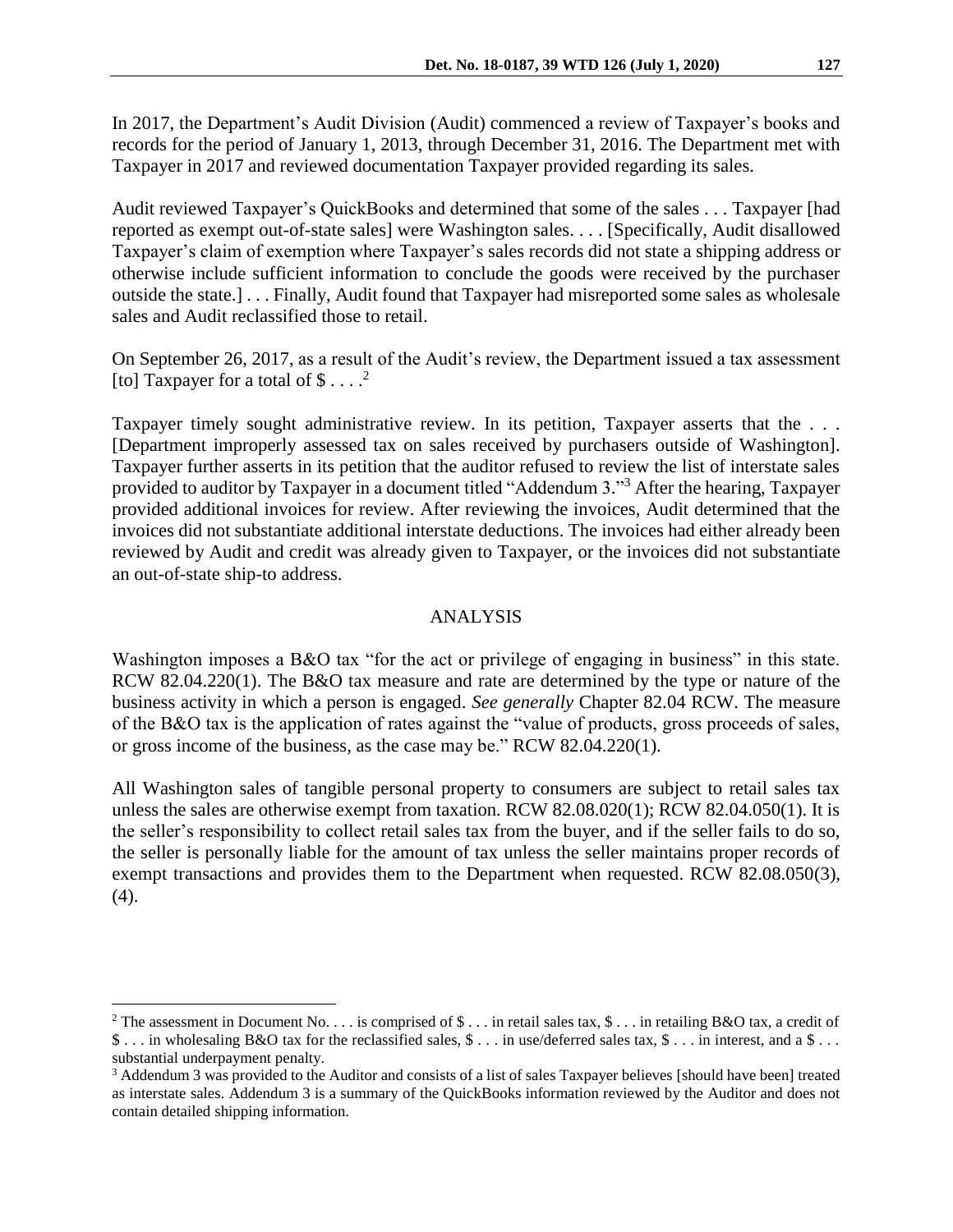Rule 193 explains the B&O tax and retail sales tax liability of sellers of goods like Taxpayer, who makes sales of such goods to customers outside of Washington.<sup>4</sup> Rule 193(2) provides that, ... "[i]n general, Washington imposes its B&O and retail sales taxes on sales of tangible personal property if the seller has nexus with Washington and the sale occurs in Washington." [Whether a sale occurs in Washington is determined by the "sourcing" provisions set out in RCW 82.32.730. *See* Rule 193(201) ("RCW 82.32.730 explains how to determine where a sale of tangible personal property occurs based on 'sourcing rules' established under the streamlined sales and use tax agreement.")]. . . . .

RCW 82.32.730(1) provides two general rules for "sourcing" sales. First, [in accordance with] RCW 82.32.730(1)(a), when tangible personal property "is received by the purchaser at a business location of the seller, the sale is sourced to that business location." RCW 82.32.730(1)(a). Second, when tangible personal property "is not received by the purchaser at a business location of the seller, the sale is sourced to the location where receipt by the purchaser . . . occurs." RCW  $82.32.730(1)(b)$ ....

RCW 82.32.730(9)(f) defines "receive" or "receipt" as "taking possession of tangible personal property." Rule 193(202)(a) defines those terms further as meaning "the purchaser first either taking physical possession of, or having dominion and control over, tangible personal property." RCW 82.32.730(9)(f) specifically states that receipt does not include "possession by a shipping company on behalf of the purchaser." *See also* Rule 193(202)(b)(i) (the term "receipt" does not include "possession by a shipping company on behalf of the purchaser, regardless of whether the shipping company has the authority to accept and inspect the goods on behalf of the purchaser."). According to Rule 193(202)(b)(ii) a shipping company is defined as a "separate legal entity that ships, transports, or delivers tangible personal property on behalf of another, such as a common carrier, contract carrier, or private carrier either affiliated . . . or unaffiliated . . . with the seller or purchaser."

. . .

 $\overline{a}$ 

Rule 193(203)(b)(iv) describes the types of records a taxpayer must retain in order to determine the location to which a particular sale must be sourced:

The seller must retain in its records documents used in the ordinary course of the seller's business to show how the seller knows the location of where the purchaser or purchaser's donee received the goods. Acceptable proof includes, but is not limited to, the following documents:

(A) Instructions for delivery to the seller indicating where the purchaser wants the goods delivered, provided on a sales contract, sales invoice, or any other document used in the seller's ordinary course of business showing the instructions for delivery;

<sup>4</sup> [Rule] 193 was amended effective August 7, 2015. While the review period at issue in this case covers periods prior to and after that effective date, . . . [Taxpayer does not assert that there is any substantive difference in the Rule language as applied here.] As such, all references to WAC 458-29-193 in this determination refer to the current version of that rule.